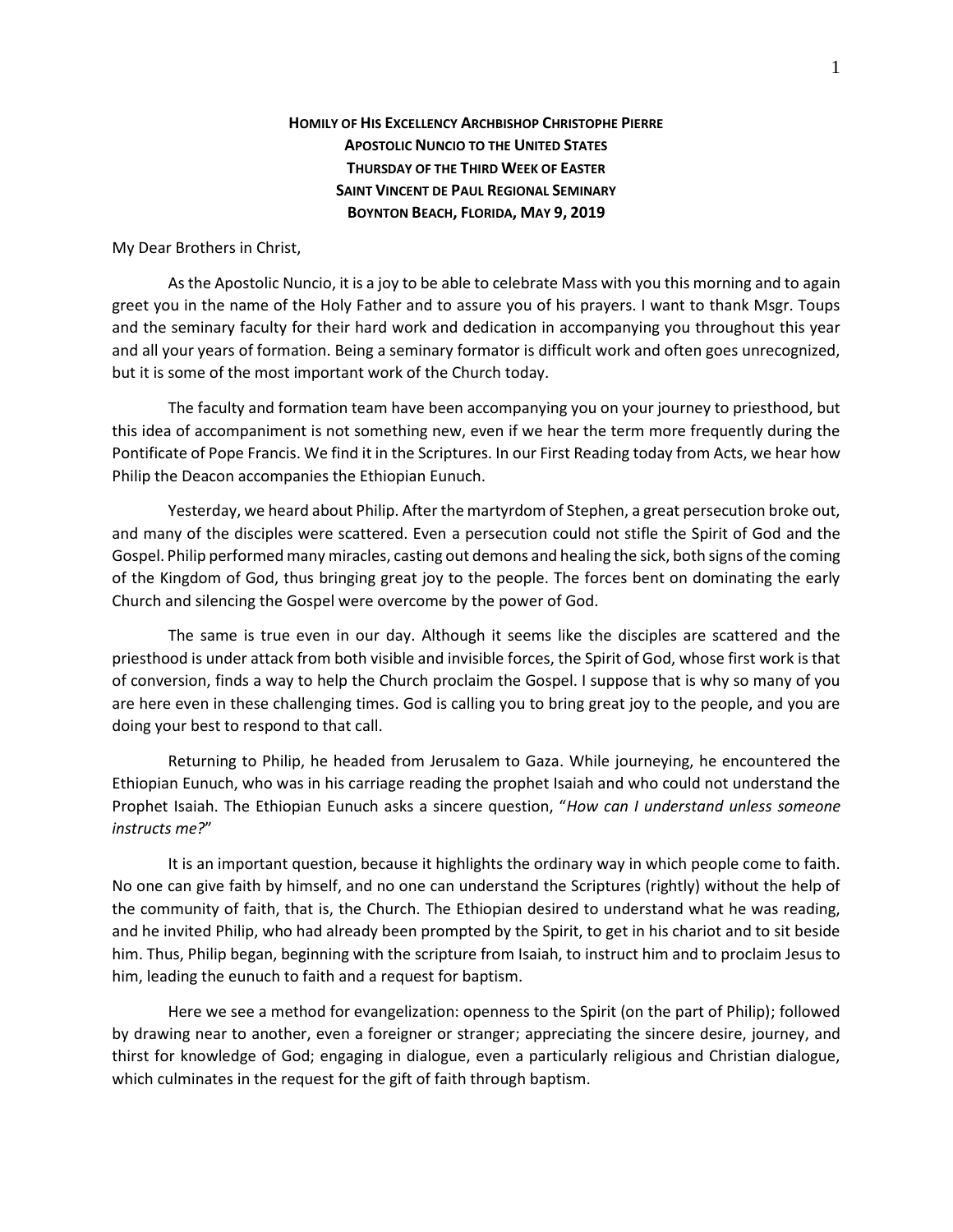But, as the Fathers of the Church would say, "*Nemo potest dare quod non habet.* One cannot give what one does not have." You must have knowledge of the faith, through serious study in the seminary, and must have knowledge of God, by doing theology on your knees. Along with developing the intellectual and spiritual dimensions of your life, it is necessary to grow in the human dimension, understanding the desires of the human heart and growing in your own self-awareness and in the awareness of the human condition. Finally, your formation should lead to pastoral activity, including the work of evangelization, providing an authentic response to the desire of each person for the true, the good, and the beautiful, which have their origin in God and lead to God. A seminary helps you to integrate these dimensions. In turn, you must accept the responsibility of taking your formation seriously, accompanying one another now, so that you may accompany others on the journey of faith after your ordination and hand on the gift of faith.

Part of the art of accompaniment involves drawing close to the people, so that they may know, through you, the closeness of God. The Holy Father never ceases to speak about the necessity of having the "smell of the sheep". The priesthood is not about being mere functionary or bureaucrat. The art of accompaniment involves helping people understanding the meaning of their lives and experiences in and through the Scriptures and the Tradition.

The method modeled by Philip is none other than that which Jesus showed to his disciples, not only during His three years of public ministry, but also after His Resurrection. Here, I am thinking about the journey of the two disciples on the Road to Emmaus. Jesus drew near to them in their hopelessness, when they were unable to understand the events of His Crucifixion, Death, and Resurrection. He explained to them the Scriptures and how they came to be fulfilled. As their hearts burned within them, they requested that He remain with them. He remained with them, and they came to know Him in the Breaking of the Bread.

What a difference accompaniment makes! It turns despair into hope, and sadness into joy! This is the reason the Church needs you and why your vocations are so close to the heart of the Holy Father. He dreams of a missionary Church, a Church that goes forth to bring the joy of the Gospel to the men and women of our day. The Ethiopian Eunuch received that which Philip proposed and which God allowed him to receive, and thus, he asked for baptism – new life.

How many in our world today need the life that Christ offers? How many need His authoritative Word to find their way? The Church, guided by the Holy Spirit, helps others to understand this Word, which in turn, leads to recognizing Him in the Breaking of the Bread. In the Gospel, Jesus reveals Himself as *the Bread of Life*, the *living Bread come down from heaven*. He promises that *whoever eats this Bread will live forever*, and the Bread that he will give is *His Flesh for the Life of the World*.

This is also another reason why the Church needs you. In article 1324 of the Catechism, we find these words: "For in the blessed Eucharist is contained the whole spiritual good of the Church, namely Christ himself, our Pasch." However, the priesthood is the means by which this gift of God's very life comes to us.

Jesus will continue the Bread of Life discourses. Tomorrow you will hear the people say, "*This is a hard saying, who can stand it?*" On Saturday, people will walk away, and Jesus will turn to His disciples and ask, "*Will you also walk away?*"